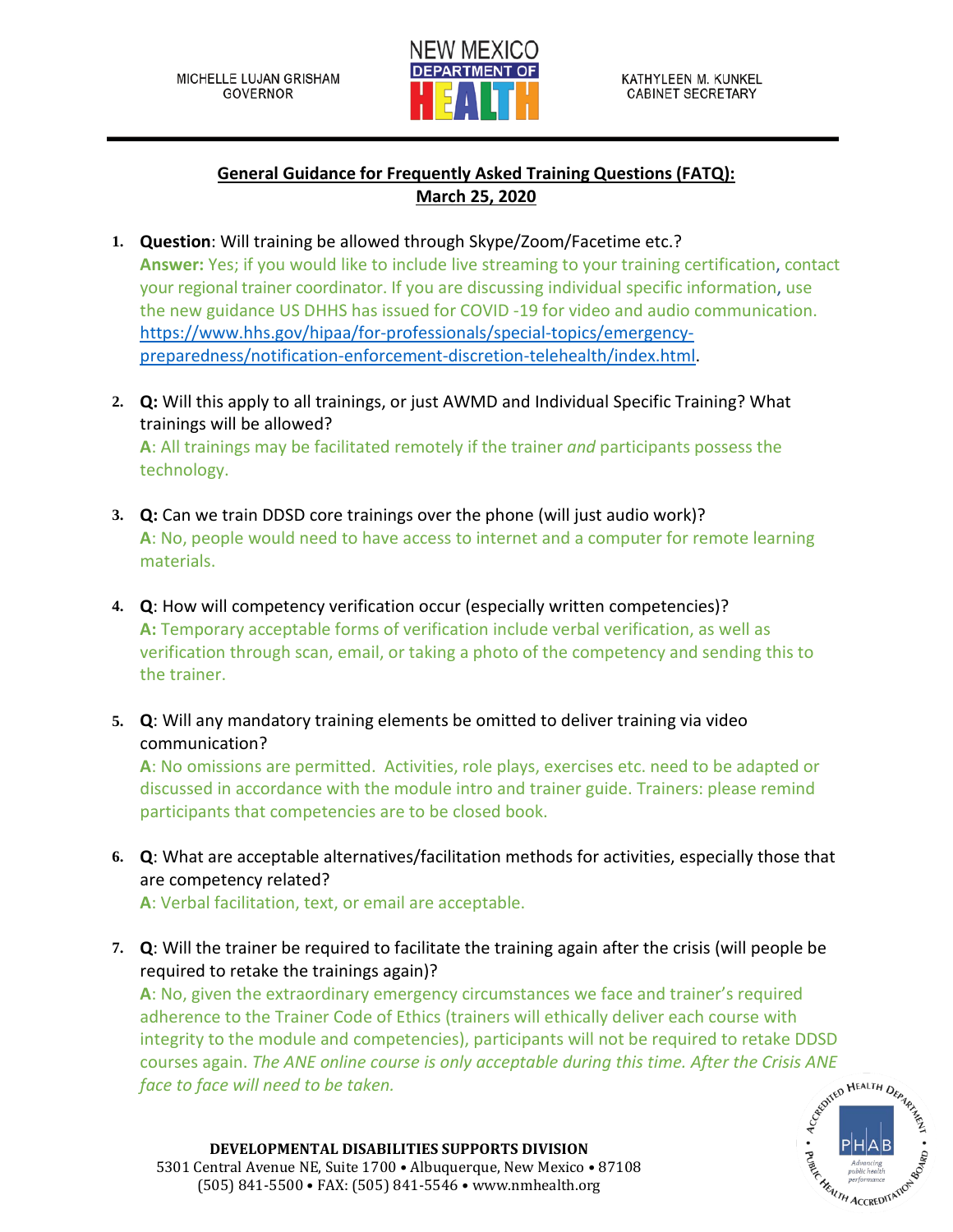## **8. Q:** Can trainings be provided face to face?

**A:** Training staff who do not otherwise already work in an individual's home must use distance technologies. If distance technology is not possible, staff already working in an individual's home can provide face to face training.

- **9. Q:** If our main concern is safety, what do we do about the need for CPR training? **A:** People may temporarily take an online CPR course until an in-person training can be taken, which would meet OSHA requirements.
- **10. Q:** If safety is our main concern, what is the guidance about crisis supports training (MANDT, CPI, Handle with Care)? **A:** Trainers need to follow the guidance from the company they are certified under to provide the specific training.
- **11. Q:** Is DDSD willing to waive certain Train-the-Trainer requirements temporarily for an established trainer (trainer who is already certified in other DDSD trainings)? **A:** No, not at this time.
- **12. Q:** Will there be a grace period (after we return to status quo) for agencies to get back into compliance, especially the 30-day courses and AWMD? **A:** Yes. This will be clarified when we return to "status quo".
- **13. Q:** How will Assistance with Medication Delivery (AWMD) and AWMD annual refresher (recertification) be completed?

**Answers**:

- If the trainer and participants have the capability to conduct AWMD via Skype, Zoom FaceTime, etc. and adhere to the Trainer Code of Ethics *(ethically deliver AWMD course with integrity to the module and competencies),* it will be permitted during this crisis.
- **Agencies will still need to train on the agency specific policies & procedures and complete the skills demonstration / on the job training. To adhere with the module introduction and trainer guide. If you would like to include live streaming to your training certification, contact your regional trainer coordinator. There is a new tab on the New Mexico Waiver Training Hub that states "AWMD Part 2: P&P and OJT".**
- During this crisis we are extending the recertification from one year and 30 days to one year and 90 days past their annual recertification.
- If a staff has worked for another provider and has been certified in AWMD they may do crossover training remotely with the new agency.